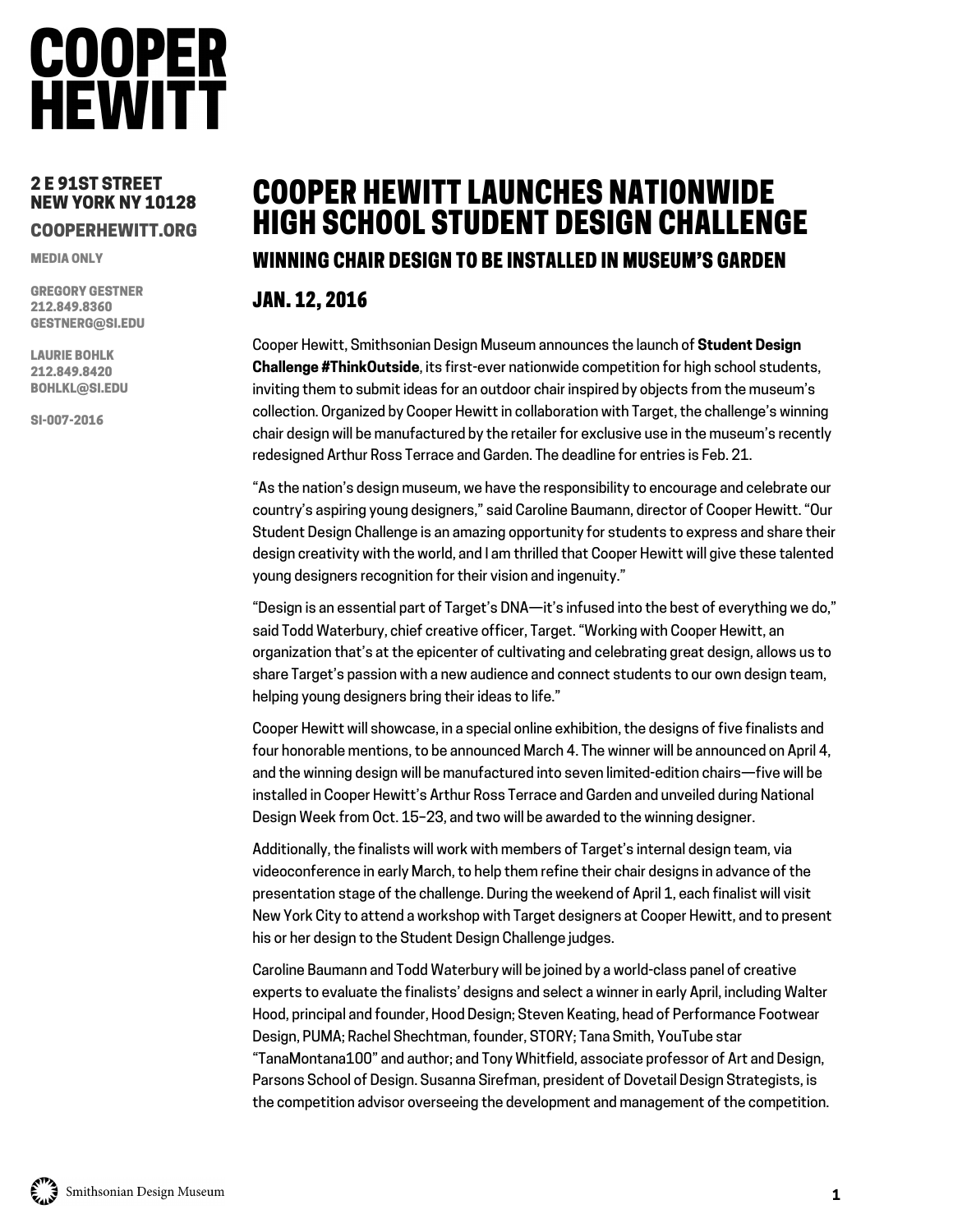# **COOPER**<br>HEWITT

In mid-May, the winning designer will travel to Target's headquarters in Minneapolis, where Target designers will give the winner a firsthand look at the prototyping and manufacturing process for his or her chair.

The Student Design Challenge is an extension of Cooper Hewitt's educational outreach initiatives: DesignPrep offers free in-depth design education programs to more than 1,000 New York City high school students each year, introducing them to college and career opportunities in design, and Design in the Classroom, which introduces students in grades K-12 to design thinking and learning through interactive workshops, has reached 80,000 students in six pilot cities with plans underway to take the program nationwide.

For more information about the **Student Design Challenge #ThinkOutside**, including eligibility requirements, submission guidelines, rules and conditions, and resources for students and teachers, visit **cooperhewitt.org/designchallenge**. The website also features a comprehensive design lesson plan that teachers may use to encourage their students to participate in the challenge.

Organized by Cooper Hewitt, Smithsonian Design Museum in collaboration with Target.

### ABOUT COOPER HEWITT, SMITHSONIAN DESIGN MUSEUM

Founded in 1897, Cooper Hewitt is the only museum in the United States devoted exclusively to historic and contemporary design. On Dec. 12, 2014, Cooper Hewitt opened in the renovated and restored Carnegie Mansion, which offers 60 percent more exhibition space to showcase one of the most diverse and comprehensive collections of design works in existence. The renovation of the Carnegie Mansion and museum campus was recognized with LEED Silver certification. Currently on view are 9 exhibitions and installations featuring hundreds of objects throughout four floors of the mansion, many of which draw from the museum's permanent collection of more than 210,000 objects that span 30 centuries. The fifth installment of the museum's popular contemporary design exhibition series, "Beauty―Cooper Hewitt Design Triennial," on view from Feb. 12–Aug. 21, will celebrate design as a creative endeavor that engages the mind, body and senses, and will feature more than 250 works by 63 international designers organized around seven themes: extravagant, intricate, ethereal, transgressive, emergent, elemental and transformative. Visitors can experience a full range of new interactive capabilities, including the opportunity to explore the collection digitally on ultra-high-definition touch-screen tables, draw their own designs in the Immersion Room and address design problems in the Process Lab.

Cooper Hewitt is located at 2 East 91st Street at Fifth Avenue in New York City. Hours are Sunday through Friday, 10 a.m. to 6 p.m., and Saturday, 10 a.m. to 9 p.m. The Arthur Ross Terrace and Garden and Tarallucci e Vino cafe open at 8 a.m., Monday through Friday, and are accessible without an admissions ticket through the new East 90th Street entrance. The museum is closed on Thanksgiving Day and Christmas Day. Public transit routes include the Lexington Avenue 4, 5 and 6 subways (86th or 96th Street stations) and the Fifth and Madison Avenue buses. Adult admission, \$18; seniors, \$12; students, \$9. Cooper Hewitt members and children younger than age 18 are admitted free. Pay What You Wish every Saturday, 6 to 9 p.m. The museum is fully accessible.